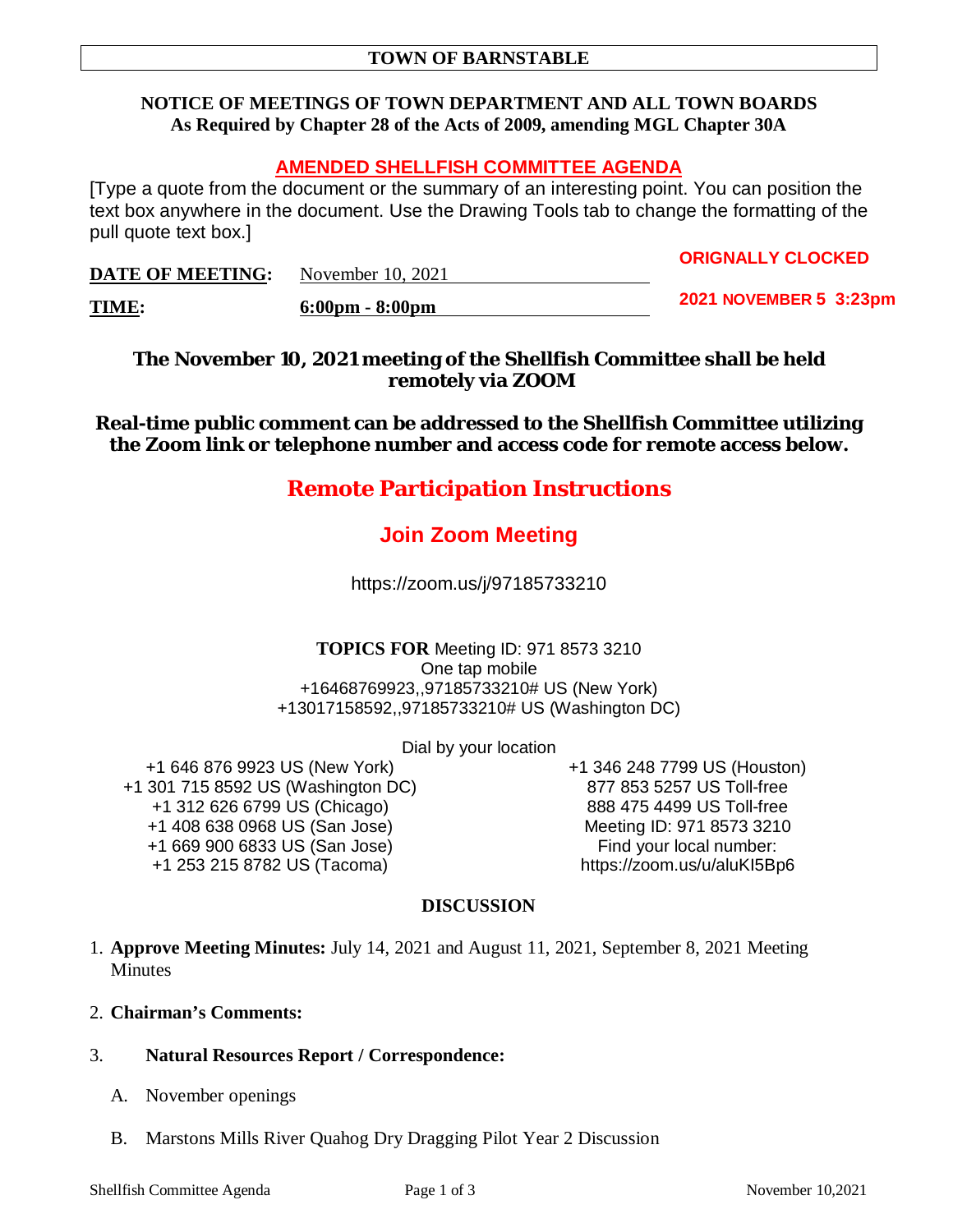C. Annual Propagation Report by Liz Lewis, Shellfish Biologist

### 4. **New Business:**

- A. 2022 Shellfish Committee Meeting Schedule:
	- $\bullet$  Meetings scheduled for the  $2^{nd}$  Wednesday of the Month.
	- January March meetings 6:00pm-8:00pm,
	- $\bullet$  April October 6:30-8:30
	- November December 6:00pm 8:00pm

| January 12, 2022, 6:00pm-8:00pm | July 13, 2022, 6:30pm-8:30pm      |
|---------------------------------|-----------------------------------|
| February 9, 2022, 6:00pm-8:00pm | August 10, 2022, 6:30pm-8:30pm    |
| March 9, 2022, 6:00pm-8:00pm    | September 14, 2022, 6:30pm-8:30pm |
| April 13, 2022, 6:30pm-8:30pm   | October 12, 2022, 6:30pm-8:30pm   |
| May 11, 2022, 6:30pm-8:30pm     | November 9, 2022, 6:00pm-8:00pm   |
| June 8, 2022, 6:30pm-8:30pm     | December 8, 2022, 6:00pm-8:00pm   |

## 5. **Upcoming (and Old) Renewal & Transfer Hearings:**

A. Hearing for transfer of aquaculture license #16-9 (ng044 and ng049) in Barnstable Harbor from Nicholas Laurie to Ronny Mansbach and issuance of a new license to Ronny Mansbach for a period of 5 years. Public hearing to be held via Zoom, 11/3/2021 at 12:00PM

## 6. **Upcoming (and old) Proposed Coastal Projects:**

| A.             | Applicant:<br>Project Location:<br>Representative:<br>Proposed Project:<br><b>Conservation Hearing Date:</b> | Carla Raffo<br>1855 South County Road, Marstons Mills 02648<br>Charles Rowland, Sullivan Engineering and Consulting, Inc.<br>To construct and maintain a boardwalk, pier, ramp and float.<br>11/09/2021 6:30PM via Zoom                                                                                                                                                                            |
|----------------|--------------------------------------------------------------------------------------------------------------|----------------------------------------------------------------------------------------------------------------------------------------------------------------------------------------------------------------------------------------------------------------------------------------------------------------------------------------------------------------------------------------------------|
| <b>B.</b>      | Applicant:<br>Project Location:<br>Representative:<br>Proposed Project:<br><b>Conservation Hearing Date:</b> | Laurie J. Hall Trustee/TMT Realty Trust<br>979 Sea View Avenue (Map<br>Charlie A. Agro, Coastal Engineering Co., Inc.<br>Construct New Pier, ramp and float docking facility<br>$11/9/2021**$ Continued from $10/12/21$ (it is likely they will<br>request a continuance due to comments from the Harbormaster<br>and the fact that Waterways has not had a chance to review the<br>revised plans) |
| $\mathbf{C}$ . | Applicant:<br>Project Location:<br>Representative:                                                           | Marc R Landry and Nancy F Allen<br>494 Elliott Road, Centerville, MA 02632<br>Arlene Wilson, AM Wilson Associates, Inc.                                                                                                                                                                                                                                                                            |